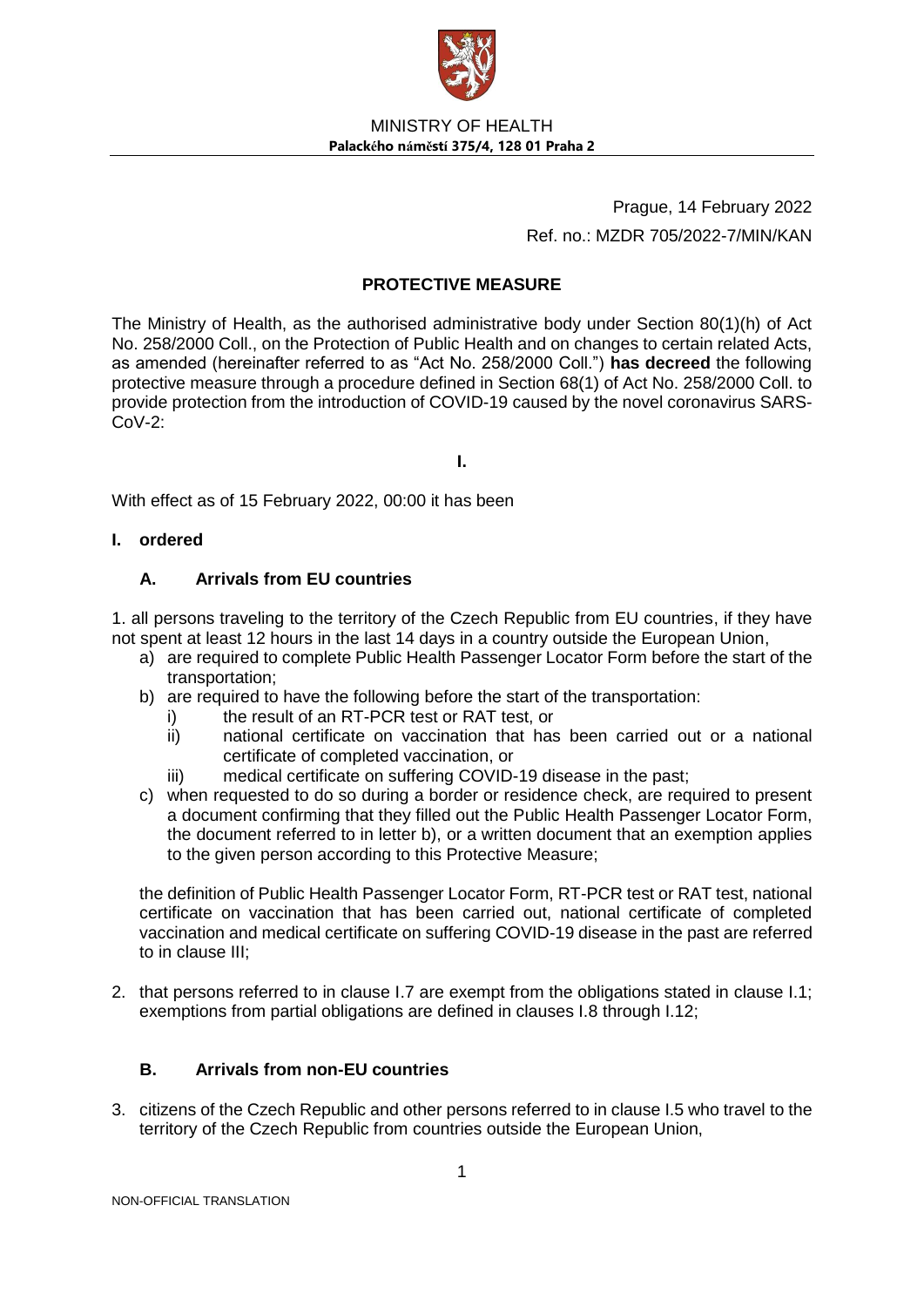

- a) are required to complete Public Health Passenger Locator Form before the start of the transportation;
- b) are required to have the following before the start of the transportation:
	- i) the result of an RT-PCR test or RAT test, or
	- ii) national certificate on vaccination that has been carried out or a national certificate of completed vaccination, or
	- iii) medical certificate on suffering COVID-19 disease in the past;
- c) when requested to do so during a border or residence check, are required to present a document confirming that they filled out the Public Health Passenger Locator Form, the document referred to in letter b), or a written document that an exemption applies to the given person according to this Protective Measure;
- d) if the person does not possess a national certificate on vaccination that has been carried out or a national certificate of completed vaccination, or a medical certificate on suffering COVID-19 disease in the past, they are required to submit themselves to an RT-PCR test not earlier than on the  $5<sup>th</sup>$  day but no later than on the  $7<sup>th</sup>$  day after their entry into the territory of the Czech Republic, if the person still remains in the territory of the Czech Republic, unless the public health protection authority decides differently in a completely exceptional case;

the definition of Public Health Passenger Locator Form, RT-PCR test or RAT test, national certificate on vaccination that has been carried out, national certificate of completed vaccination and medical certificate on suffering COVID-19 disease in the past are reffered to in clause III;

- 4. other persons who have stayed for more than 12 hours in the last 14 days in a country outside the European Union,
	- a) are required to complete Public Health Passenger Locator Form before the start of the transportation;
	- b) are required to have the following before the start of the transportation:
		- i) the result of an RT-PCR test or RAT test, or
		- ii) national certificate on vaccination that has been carried out or a national certificate of completed vaccination, or
		- iii) medical certificate on suffering COVID-19 disease in the past;
	- c) when requested to do so during a border or residence check, are required to present a document confirming that they filled out the Public Health Passenger Locator Form, the document referred to in letter b), or a written document that an exemption applies to the given person according to this Protective Measure;
	- d) if the person does not possess a national certificate on vaccination that has been carried out or a national certificate of completed vaccination, or a medical certificate on suffering COVID-19 disease in the past, they are required to submit themselves to an RT-PCR test not earlier than on the  $5<sup>th</sup>$  day but no later than on the  $7<sup>th</sup>$  day after their entry into the territory of the Czech Republic, if the person still remains in the territory of the Czech Republic, unless the public health protection authority decides otherwise in a completely exceptional case;

the definition of Public Health Passenger Locator Form, RT-PCR test or RAT test, national certificate on vaccination that has been carried out, national certificate of completed vaccination and medical certificate on suffering COVID-19 disease in the past are referred to in clause III;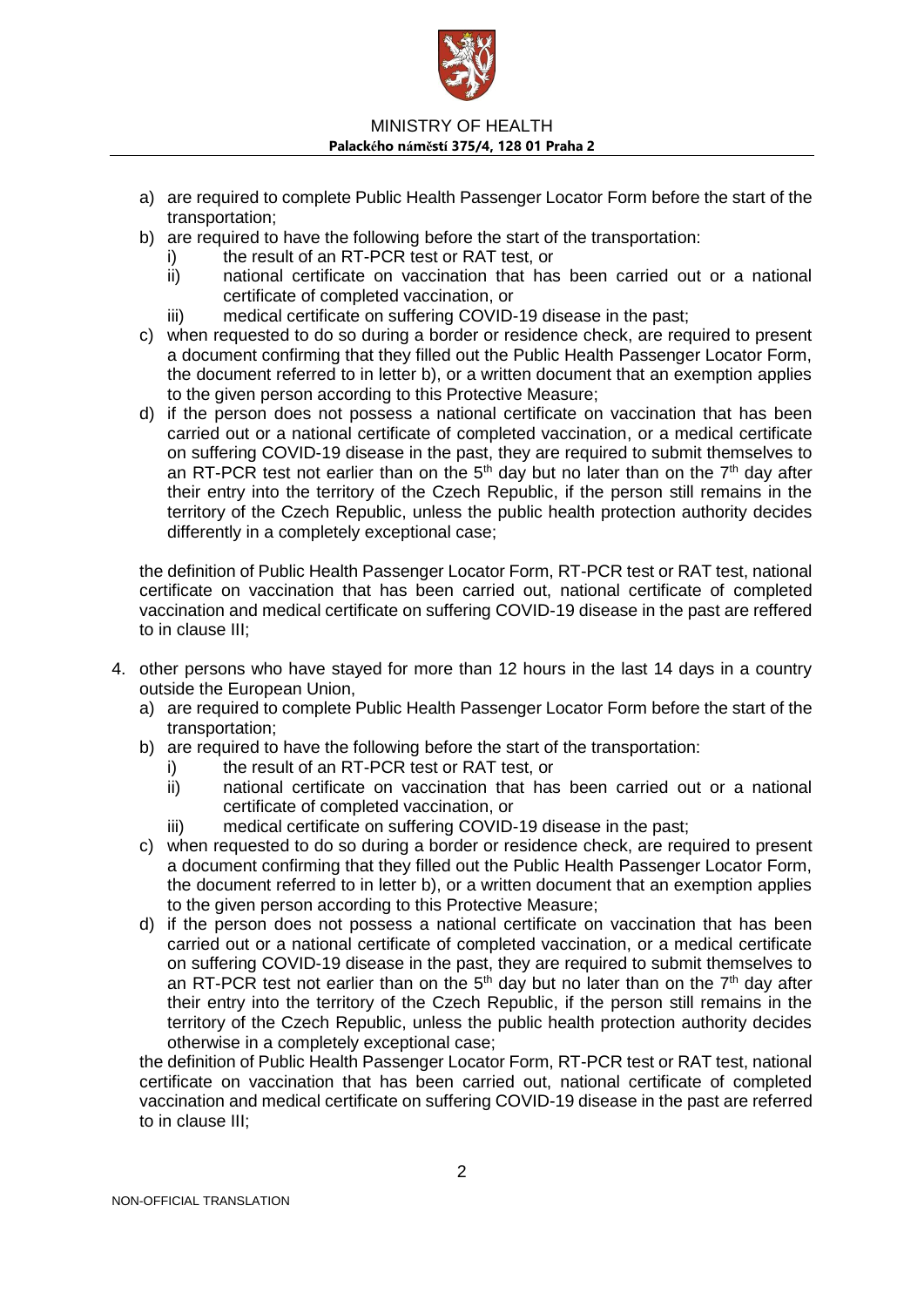

- 5. that other persons are
	- a) EU citizens;
	- b) family members of Czech citizens or family members of EU citizens with a residence permit in the territory of the EU;
	- c) foreigners with an issued long-term or permanent residence permits in the territory of the EU;

6. that persons referred to in clause I.7 are exempt from the obligations stated in clause I.1; exemptions from partial obligations are defined in clauses I.8 through I.12;

# **e) Exemptions from Anti-epidemic Measures**

## **C. a) Exemptions from all anti-epidemic measures defined in this Protective Measure**

- 7. that the obligations arising from the anti-epidemic measures implemented under this Protective Measure and relating to arrivals from countries with a low, medium, high and very high risk of incidence of COVID-19 do not apply to:
	- a) international transport employees, if the reason for entry is supported by adequate documentary evidence;
	- b) persons who are authorised to enter the territory of the Czech Republic who
		- i) travel via a land route directly to or directly from neighbouring countries for a period of time not exceeding 24 hours; except for travels started between 30 December 2021 and 1 January 2022;
	- c) accredited members of diplomatic missions in the Czech Republic, including personal servants, holders of service passports issued by the Czech Republic and holders of diplomatic passports travel to or from the Czech Republic for purposes of official business and officials of international organisations registered with the Ministry of Foreign Affairs travelling to or from the Czech Republic for purposes of official business, provided that their stay in the territory or outside the territory does not exceed 72 hours;
	- d) minor persons with an intellectual disability, with an autism spectrum disorder and a cognitive disorder or with a severe alteration in mental status, whose mental capabilities or current mental status does not allow for complying with this Protective Measure and who have had a medical certificate issued in English for this purpose by a physician practicing in the Czech Republic or in another Member State of the European Union; the certificate must contain a seal and the physician's identification information and telephone number;
	- e) cross-border workers, pupils and students who legally cross the state border with the Czech Republic to or from a neighbouring country on a regular basis at least once a week for the purpose of performing work or receiving education, and persons who travel to or from a neighbouring country for the purpose of exercising the right of custody of a minor child or the right of contacting a minor child, or for the purpose of visiting a husband or a registered partner who is employed or studies in a neighbouring country;
	- f) officials of the Penitentiary Service or police officers escorting individuals or serving as security officers accompanying airplanes;
	- g) cross-border collaboration in actions of the integrated rescue system forces.
	- h) children less than 12 years of age;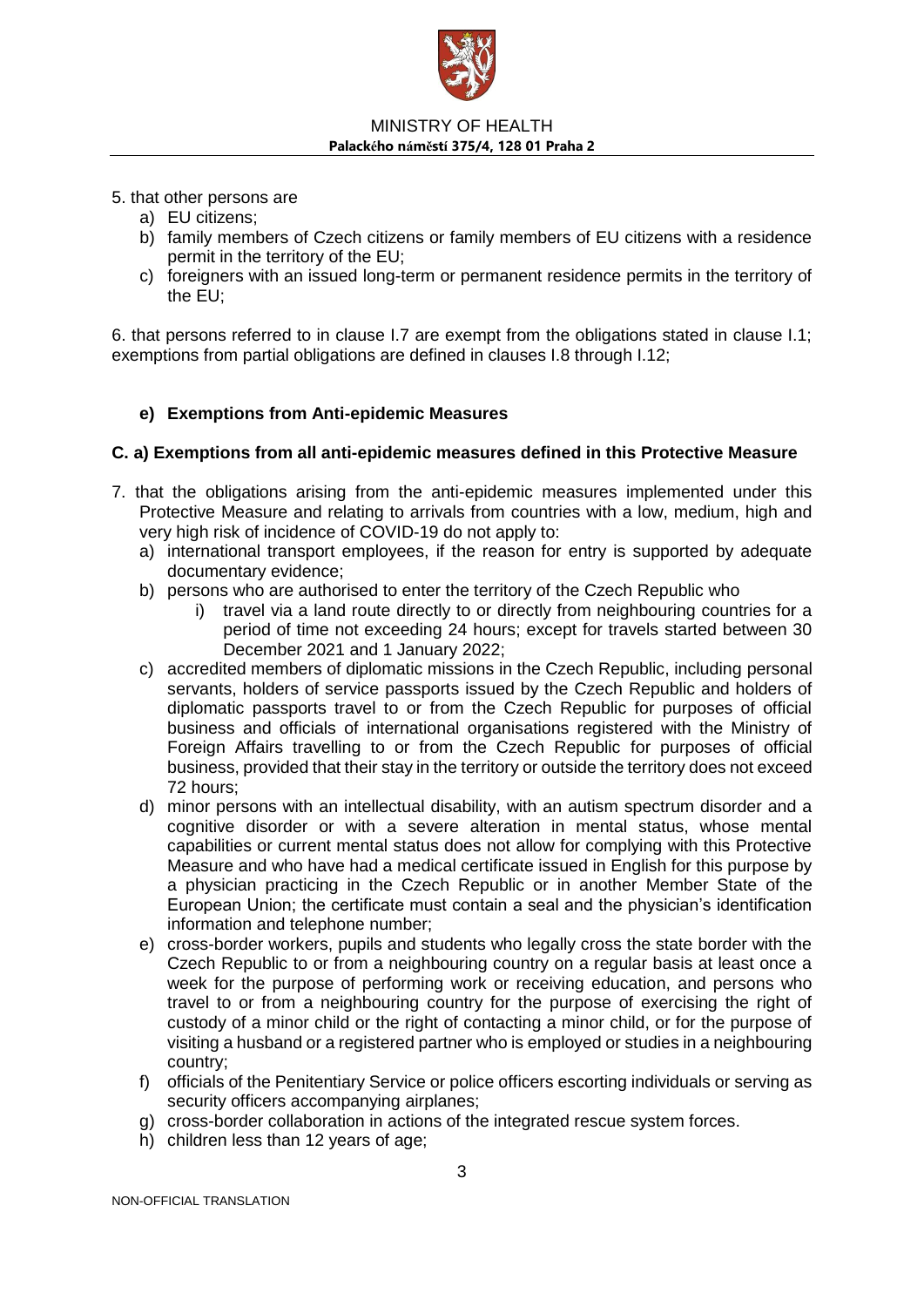

## **C. b) Exemptions from certain anti-epidemic measures under this Protective Measure**

8. that in case of Czech citizens and other persons stated in clause I.5 who are arriving by individual means of transport, the obligations before arrival into the territory of the Czech Republic as stated in this Protective Measure in parts A. and B. do not apply;

9. that the obligation to have the result of an RT-PCR test before a travel does not apply to a holder of a diplomatic note issued by the Ministry of Foreign Affairs on the impossibility to procure a test for the presence of the SARS-CoV-2 virus outside the territory of the Czech Republic;

## **D. Arrival of Covid-positive Persons**

10. that the persons with COVID-19, except for the persons specified in clause I.14, are prohibited from entering the territory of the Czech Republic;

- 11. the citizens of the Czech Republic and their co-travelling family members with an issued permit for temporary residence in the territory of the Czech Republic, the citizens of the European Union with an issued certificate of temporary residence in the territory of the Czech Republic and the foreign nationals with a permit for permanent residence in the territory of the Czech Republic, issued by the Czech Republic, in whom a test proved the presence of the SARS-CoV-2 virus less than 14 days before their planned entry into the territory of the Czech Republic,
	- a) to transport themselves to and subsequently within the territory of the Czech Republic by individual means of transport, if possible;
	- b) if they are travelling by means of public transport, to notify the carrier of possible persisting COVID-19 before starting the travel;
	- c) to notify the regional Public Health Office with territorial jurisdiction immediately after entering the territory of the Czech Republic regardless of the means of transport;

#### **E. Other Obligations of Persons and Government Authorities Relating to the Prevention of the Introduction or Spreading of COVID-19**

- 12. the embassies of the Czech Republic in third countries to accept only visa applications and applications for temporary and permanent residence permits, if the applications fall into the following categories:
	- a) all the applications filed in third countries, which are on the list of countries or territories with a low risk of infection;
	- b) all the applications for short-term visas of those persons who, under this Protective Measure, are holders of a national certificate on vaccination that has been carried out or a national certificate of completed vaccination or those persons who have had COVID-19, and the period of validity of the certificate is longer than the period of validity of the short-term visa applied for; an embassy may determine preferential office hours for submission of such applications;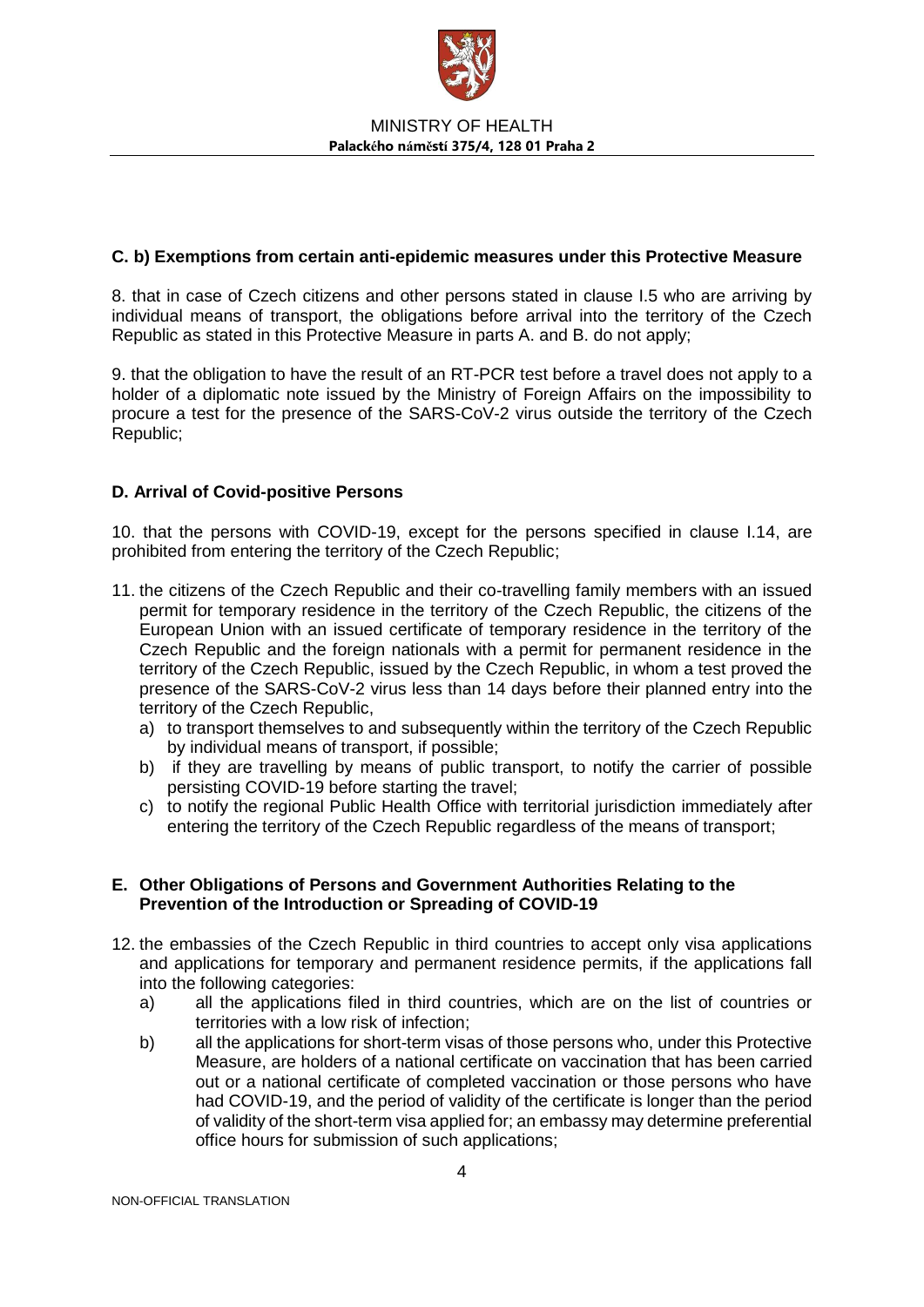

- c) applications for long-term or permanent residence permits; an embassy may determine preferential office hours for submission of such applications;
- d) applications for long-term visas;
- e) applications for short-term visas
	- i. for the purpose of seasonal employment or for the purpose of employment, if the foreign national is going to be employed in food production, health care or social services, or short-term visas for the purpose of employment, if the applications are filed by citizens of Ukraine in Ukraine, unless they exceed the maximum number of such applications determined by the Ministry of foreign Affairs in consultation with the Ministry of Health:
	- ii. for scientists, key and highly skilled workers, provided that the conditions defined in the Key and Scientific Staff Programme and the Highly Skilled Employee Programme are met, and for workers servicing the critical infrastructure;
- iii. for the reason specified in clauses II.1(d) through (I);
- 13. the embassies of the Czech Republic in third countries and the Ministry of the Interior to stay all proceedings on applications for visa and residence permits filed at the embassies of the Czech Republic in third countries for those states whose measures implemented due to the COVID-19 pandemic do not allow to carry out operations;
- 14. the embassies of the Czech Republic in third countries to enter a visa into a travel document based only on those applications, which can be accepted under clause I.15 or for which the proceedings were not stayed according to clause I.16;
- 15. third country nationals, who intend to enter the territory of the Czech Republic for the purpose of employment, to present a current certificate from the employer that the employer will employ the foreign national no later than before a long-term visa or a visa for the purpose of collection of a residence permit is entered into their travel document, if more than 90 days elapsed since the filing of an application for a long-term visa or a longterm residence permit;
- 16. foreign nationals detained under Section 27 of Act No. 273/2008 Coll., on the Police of the Czech Republic, or under Act No. 326/1999 Coll., on the Residence of Foreign Nationals in the Territory of the Czech Republic and on changes to certain Acts, as amended, to submit themselves to the collection of a biological sample for the purpose of detecting the presence of COVID-19 and to provide healthcare professionals with the necessary collaboration in the process of taking this sample at the official sample-taking site of the provider of medical services or in the facility for detention of foreigners;
- 17. carriers providing international transport of persons, which transport persons to the Czech Republic, to not allow transport of those travellers who are not authorised to enter the territory of the Czech Republic under this Protective Measure or who have failed to comply with the obligations specified in clauses I.1 and I.3, unless they are exempted from such obligations under clauses I.2 or clauses I.4 through I.10;

## **II. prohibits**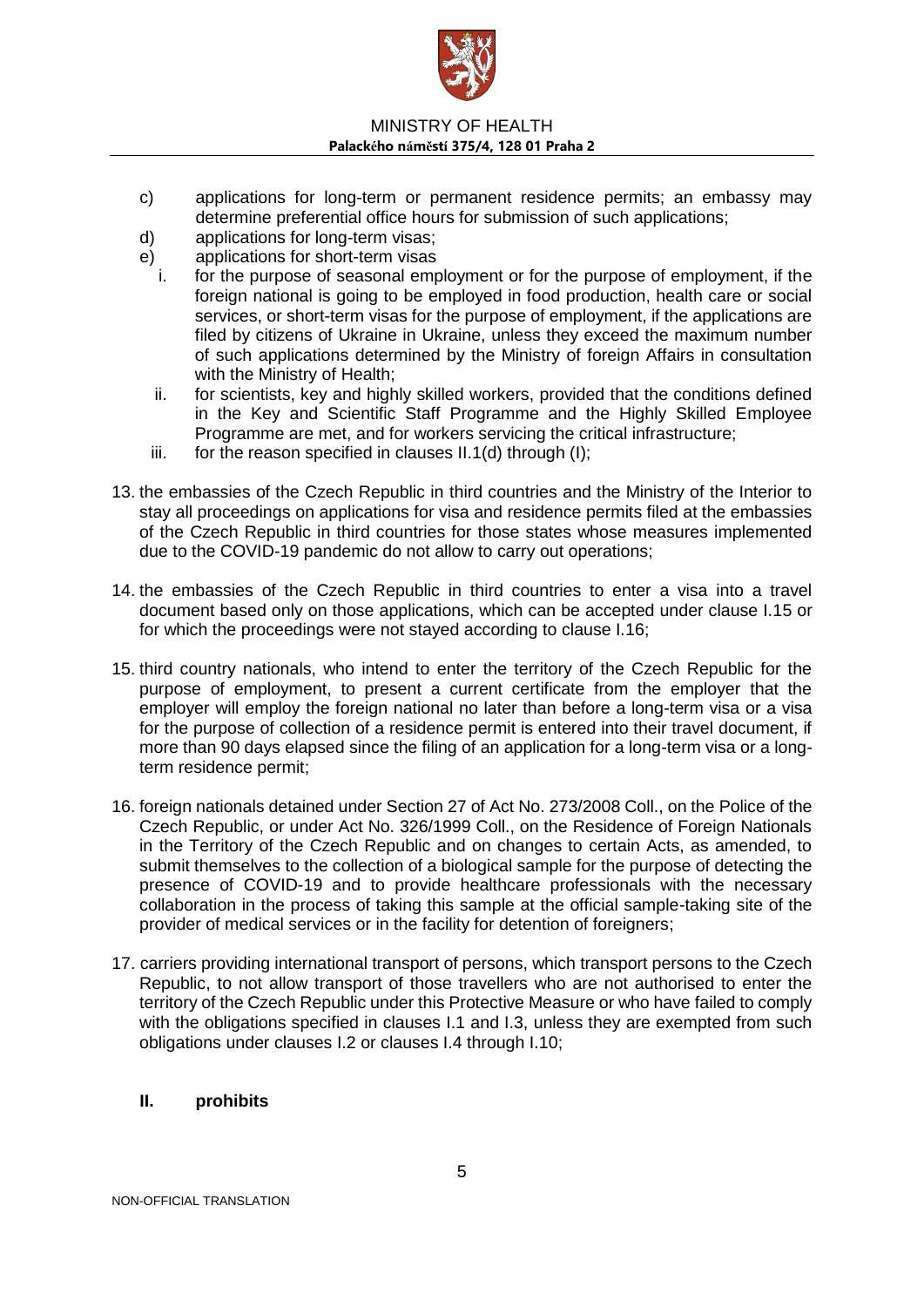

- 1. all third country nationals from entering the territory of the Czech Republic; this does not apply:
	- a) to foreign nationals who provide evidence that they stayed in a country with a low risk of infection for at least 14 days immediately before entering the territory of the Czech Republic and did not stay in the territories of countries with other than a low risk of infection for more than 12 hours during the last 14 days;
	- b) to holders of valid long-term visas, long-term, temporary or permanent residence permits for the territory of the European Union;
	- c) to foreign nationals who have been issued short-term visas by the Czech Republic after 11 May 2020 or by a Member State of the European Union on behalf of the Czech Republic under a bilateral agreement after 1 August 2021;
	- d) to family members within the meaning of Section 15a of Act No. 326/1999 Coll., on the Residence of Foreign Nationals in the Territory of the Czech Republic and on changes to certain Acts, as amended, of citizens of the Czech Republic or citizens of the European Union;
	- e) if in exceptional situations the entry and presence of a foreigner in the territory of the Czech Republic is absolutely necessary and at the same time the reason for entry is proved by an appropriate document issued by the head of the central state administration authority, which contains a proper specific justification of the necessity of the presence of a foreigner in the territory of the Czech Republic and fulfilment of the intended purpose cannot be ensured in any other way; a mere general indication of the need for presence does not fulfil the condition of a proper specific justification; the document cannot be issued for accompanying family members of the requesting foreigner:
	- f) to workers in the field of international transport, provided that the reason for their entry is supported by an adequate document;
	- g) to accredited members of diplomatic missions in the Czech Republic, including personal servants, holders of diplomatic passports travelling to the Czech Republic for the purposes of official business and to officials of international organisations registered with the Ministry of Foreign Affairs;
	- h) in urgent extraordinary situations (such as the provision of planned medical services, performance of an obligation imposed by a court, a travel taken in response to a summons from a government authority, execution of a court decision, an official meeting, an entrance exam for studies, a national equivalency test, necessary care of close family members who are unable to take care of themselves on their own, exercise of custody of a minor child or exercise of the right to be in contact with a minor child, other humanitarian situations), provided that the reason for the entry is supported by an adequate document;
	- i) a foreign national who is provably in a permanent relationship as a partner with a citizen of the Czech Republic or a citizen of the European Union with temporary residence exceeding 90 days or permanent residence in the Czech Republic, based particularly on sharing the same household, and who has been issued with a certificate from the Ministry of Foreign Affairs in order to allow him/her to enter the territory of the Czech Republic under this clause;
	- j) to vaccinated persons with a national certificate on vaccination that has been carried out, to vaccinated persons with a national certificate of completed vaccination and to persons who have had COVID-19, and the period of stay will not be longer than the period of validity of the certificate;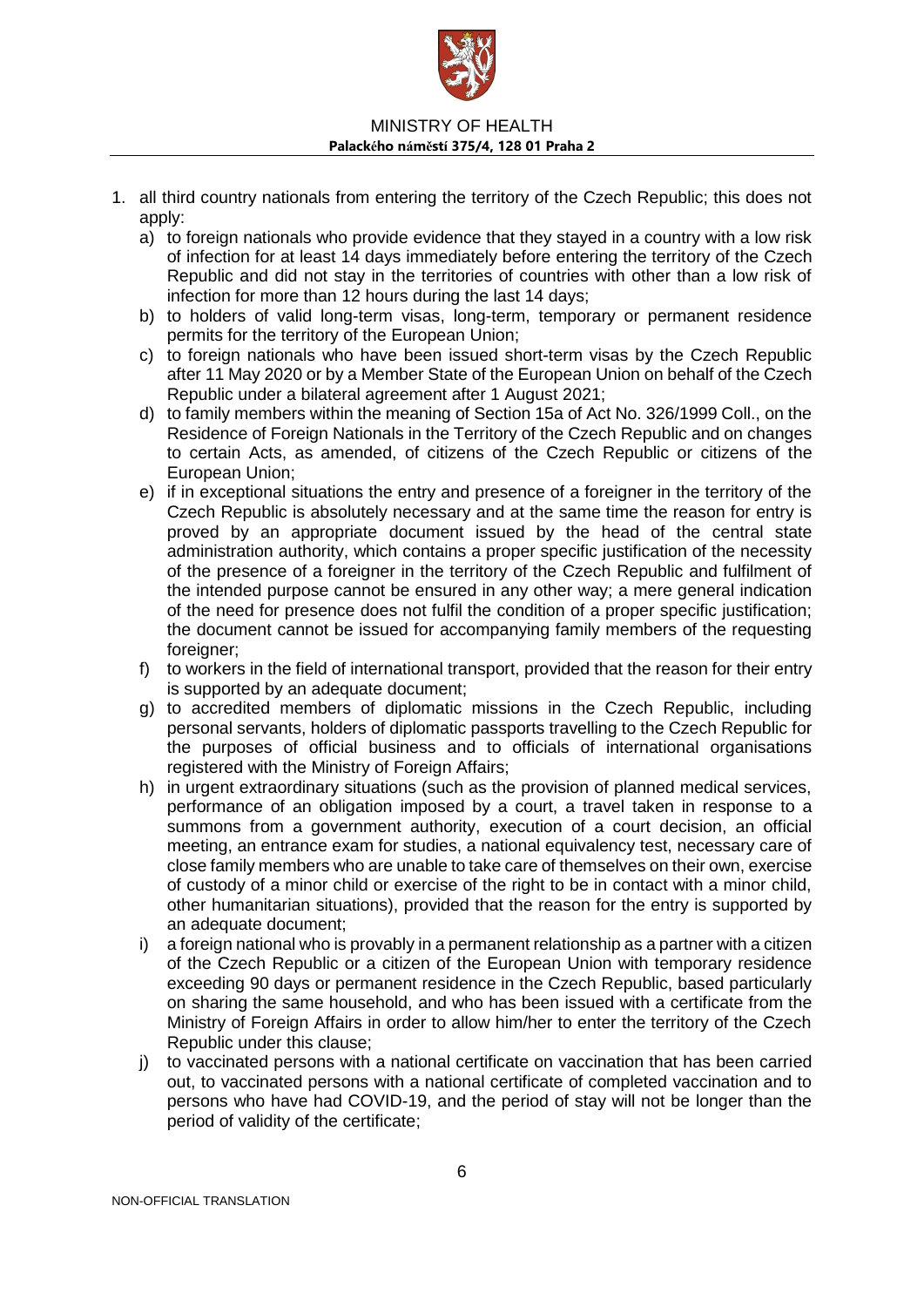

- k) in case of a minor child travelling with his or her legal guardian or accompanying another person who holds a national vaccination certificate or a national certificate of completed vaccination, or who is a person who has undergone COVID-19, and the validity of the certificate is longer than the intended length of stay; this provision cannot be used for school trips and similar group arrivals;
- l) if the entry is in the interest of the Czech Republic's foreign policy, which is decided only by the Minister of Foreign Affairs; provided that they meet the conditions for entering as defined in this Protective Measure and are otherwise authorised to enter the territory of the Czech Republic;

## **III. determines**

- 1. that the list of countries or territories with a low, medium, high and very high risk of incidence of COVID-19 is made based on the criteria specified in Council Recommendation (EU) 2020/1475 on a coordinated approach to facilitate safe free movement during the COVID-19 pandemic, with the criteria being:
	- a) the "14-day cumulative COVID-19 case notification rate", i.e. the total number of newly notified COVID-19 cases per 100,000 population in the last 14 days at regional level;
	- b) the 'vaccination rate', i.e. the cumulative rate of complete vaccination rate by primary vaccination in the general population at regional level;
	- c) the "testing rate", i.e. the number of tests for COVID-19 infection conducted during the last week per 100,000 population; while the following conditions also apply: to achieve an overall score, the fortnightly case reporting rate (C) should be weighted by the vaccination rate (V) in the region. If the value of either of these two criteria is not available at regional level, the value at national level should be used. The following formula should be used for this purpose: (C+C\*(100-V)/100)/2=weighted rate and therefore
		- i) the list of countries or territories with a low risk of incidence of COVID-19 always contains the Member States of the European Union or, as the case may be, their parts, for which the weighted rate is lower than 40,
		- ii) the list of countries or territories with a medium risk of incidence of COVID-19 contains the Member States of the European Union or, as the case may be, their parts, for which the weighted rate is lower than 100, but higher than 40 or more,
		- iii) the list of countries or territories with a high risk of incidence of COVID-19 contains the Member States of the European Union or, as the case may be, their parts, for which the weighted rate is lower than 300, but higher than 100 or more,
		- iv) the list of countries or territories with a very high risk of incidence of COVID-19 contains the Member States of the European Union or, as the case may be, their parts, for which the weighted rate is higher than 300 and the testing rate is 600 or less,

the list of countries or territories is issued in the form of a protective measure;

2. that complying with the obligation to present a Public Health Passenger Locator Form means presenting the form in such a format, which allows for definite identification of the holder and checking the filled out information; an electronic Public Health Passenger Locator Form is available on the website [www.prijezdovyformular.cz;](http://www.prijezdovyformular.cz/) the personal data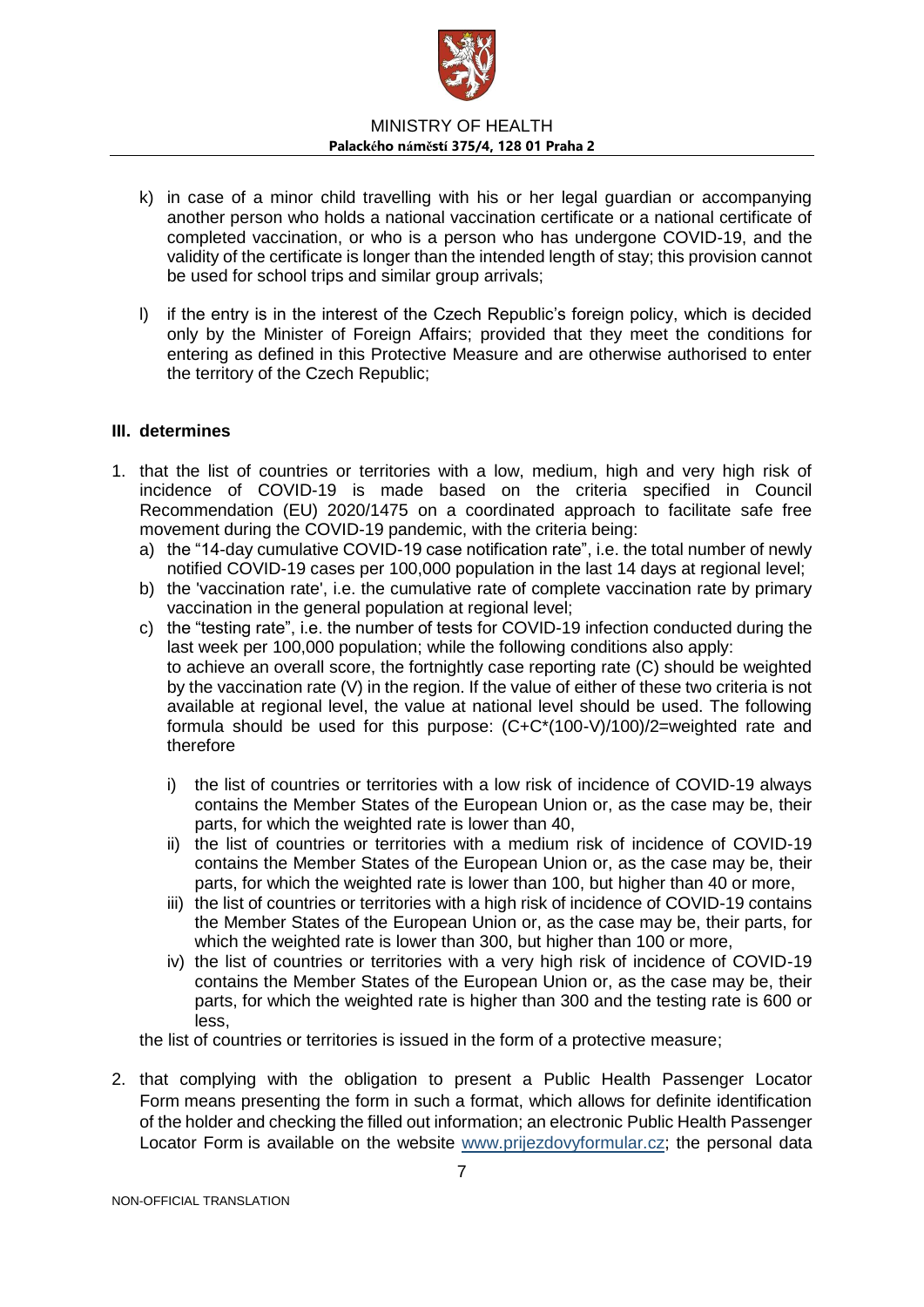

processed beyond the framework of Section 79(1) of Act No. 258/2000 Coll. are the number of the travel document, citizenship, electronic mail address and telephone number; by filling out and sending an Public Health Passenger Locator Form, the regional Public Health Office with jurisdiction over the person's domicile or the person's reported place of residence is notified, via remote access, of the person's entry into the territory of the Czech Republic; information related to the person's stay abroad (visited countries) and the means of arrival to the Czech Republic, as well as information on the place of residence in the Czech Republic; the length of data retention is 3 months from the submitting of the Public Health Passenger Locator Form; access to the database of Public Health Passenger Locator Forms is possible according to Section 79(1) of Act on the Protection of Public Health by employees of the Regional Public Health Offices, Section of Public Health Protection and Support of the Ministry of Health and The Institute of Health Information and Statistics of the Czech Republic, for the purpose of activities focused on preventing or minimizing the import of COVID-19 disease into the Czech Republic, or preventing or minimizing further spread, in particular, to detect cases for sequencing samples, contact tracing, sanctioning for breach of obligations, in particular under this protective measure and the collection and analysis of anonymised statistical data;

- 3. that a test for detection of the presence of the SARS-CoV-2 virus/a test means:
	- a) for antigen testing, a written certificate of the negative result of a rapid antigen test (RAT), which is not older than 24 hours from the date of the antigen test and it is a test included in the common and updated list of RAT tests established by the Council Recommendation of 21 January 2021 on a common framework for the use and validation of rapid antigen tests and the mutual recognition of COVID-19 test results in the EU;
	- b) for RT-PCR testing, a written certificate of the negative result of an RT-PCR test, which is not older than 72 hours from the date of the RT-PCR test, issued by a person authorised to carry out this test in the country where it was carried out;

if it is a test carried out in a territory, which is subject to the Regulation of the European Union on the Digital COVID Certificate<sup>1</sup>, or in the territory of a third country, for which an implementing act was adopted pursuant to the Regulation of the European Union on the EU Digital COVID Certificate<sup>1</sup>, the result will only be proved by a certificate of the test issued in accordance with the Regulation of the European Union on the Digital Covid Certificate<sup>2</sup>;

4. that a vaccinated person with a national certificate on vaccination that has been carried out means a person who presents a valid national certificate on vaccination against

-

<sup>&</sup>lt;sup>1</sup> Regulation (EU) 2021/953 of the European Parliament and of the Council of 14 June 2021 on a framework for the issuance, verification and acceptance of interoperable COVID-19 vaccination, test and recovery certificates (EU Digital COVID Certificate) to facilitate free movement during the COVID-19 pandemic

<sup>&</sup>lt;sup>2</sup> Regulation (EU) 2021/953 of the European Parliament and of the Council

Regulation (EU) 2021/954 of the European Parliament and of the Council of 14 June 2021 on a framework for the issuance, verification and acceptance of interoperable COVID-19 vaccination, test and recovery certificates (EU Digital COVID Certificate) with regard to third-country nationals legally staying or residing in the territories of Member States during the COVID-19 pandemic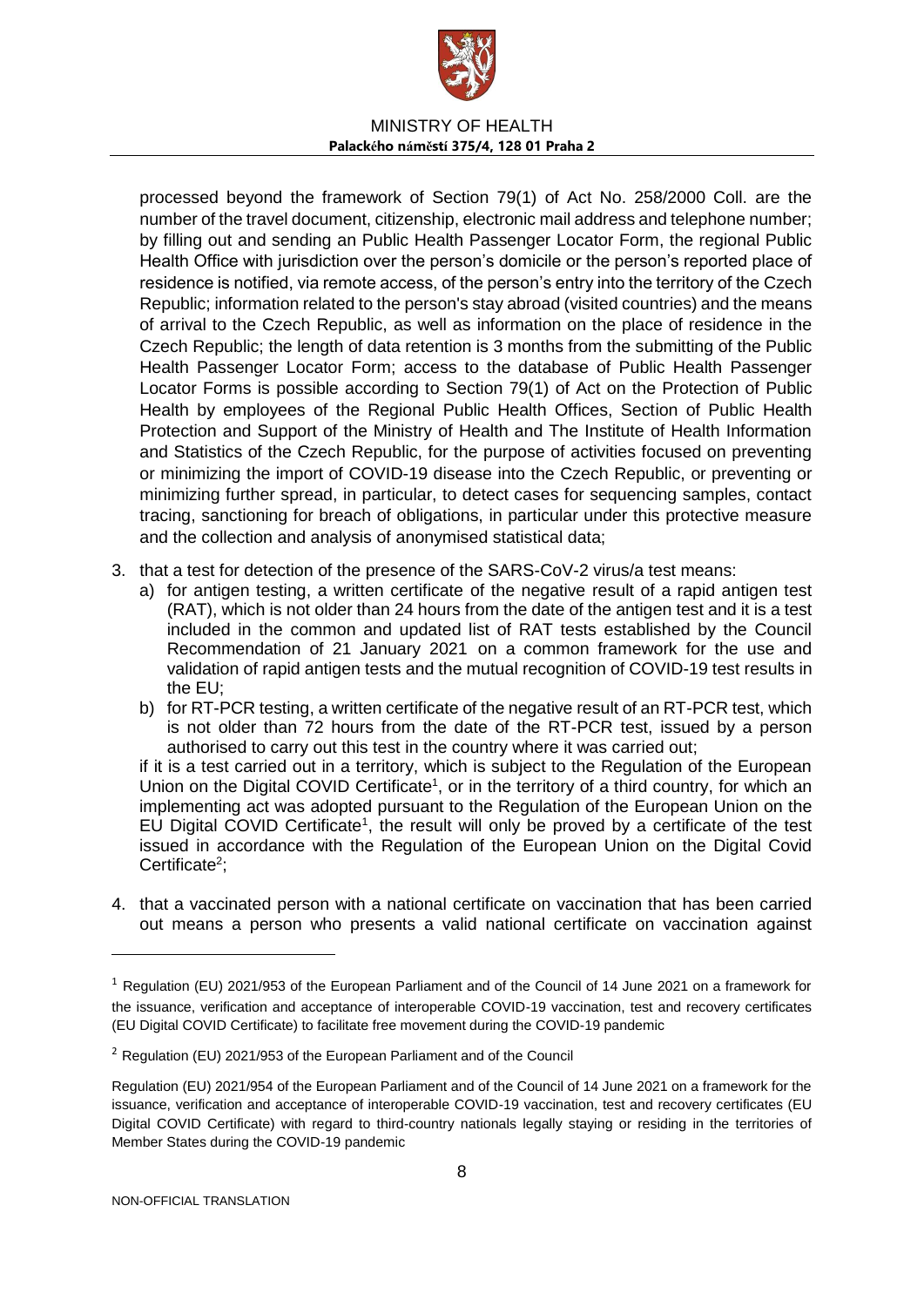

COVID-19 that has been carried out, issued under the Regulation of the European Union on the EU Digital COVID Certificate<sup>3</sup>, provided that at least 14 days elapsed from completion of the vaccination scheme, and in the case of a person who has reached the age of 18 and at the same time a maximum of 270 days elapsed from completion of vaccination scheme or has been vaccinated with a booster dose, and who does not show any symptoms of COVID-19;

- 5. that a vaccinated person with a national certificate on completed vaccination means a person who presents a valid national certificate on completed vaccination against COVID-19 as referred to in clauses III.6 or III.7, provided that at least 14 days elapsed from completion of the vaccination scheme, and in the case of a person who has reached the age of 18 and at the same time a maximum of 270 days elapsed from completion of vaccination scheme or has been vaccinated with a booster dose, and who does not show any symptoms of COVID-19; provided that the person was vaccinated using:
	- a) a medicinal product containing a vaccine against COVID-19, which was granted registration under Regulation (EC) No 726/2004; or
	- b) a medicinal product, the production of which is in accordance with the patent of the medicinal product referred to in item a), provided that this medicinal product was also approved by the World Health Organisation for emergency use; the list of products referred to in items a) and b) is published on the website of the Ministry of Health;
- 6. that a national certificate of completed vaccination means a written confirmation issued at least in the English language by an authorised person operating in a third country, which is not the country issuing the certificate referred to in clause III.7 is in the list of recognised national certificates on the website of the Ministry of Health; the written confirmation must contain information on the vaccinated person, the type of vaccine administered, the date of administration of the vaccine, identification of the entity, which issued the confirmation, and
- a) it must be possible to verify this information directly from the written conformation via a remote access;
- b) it is a third country in which vaccination with a medicinal product is carried out in accordance with clause III.5, the vaccination rate is higher than in the Czech Republic, the country provides reliable and verifiable data on the pandemic and cooperates within international organizations combating the pandemics;
- 7. that a national certificate of completed vaccination is also deemed to be a certificate on completed vaccination issued to a vaccinated person according to clause III.5 by an authorised person operating in a third country, for which the implementing Act was adopted according to the Regulation of the European Union on the EU Digital COVID Certificate<sup>4</sup> and the template which is in the same time published in the list of national certificates on the website of the Ministry of Health;
- 8. that a person who has had COVID-19 is deemed to be that person who presents a certificate that he/she has had COVID-19, issued according to the Regulation of the

-

<sup>&</sup>lt;sup>3</sup> Regulation (EU) 2021/953 of the European Parliament and of the Council

Regulation (EU) 2021/954 of the European Parliament and of the Council

<sup>4</sup> Regulation (EU) 2021/953 of the European Parliament and of the Council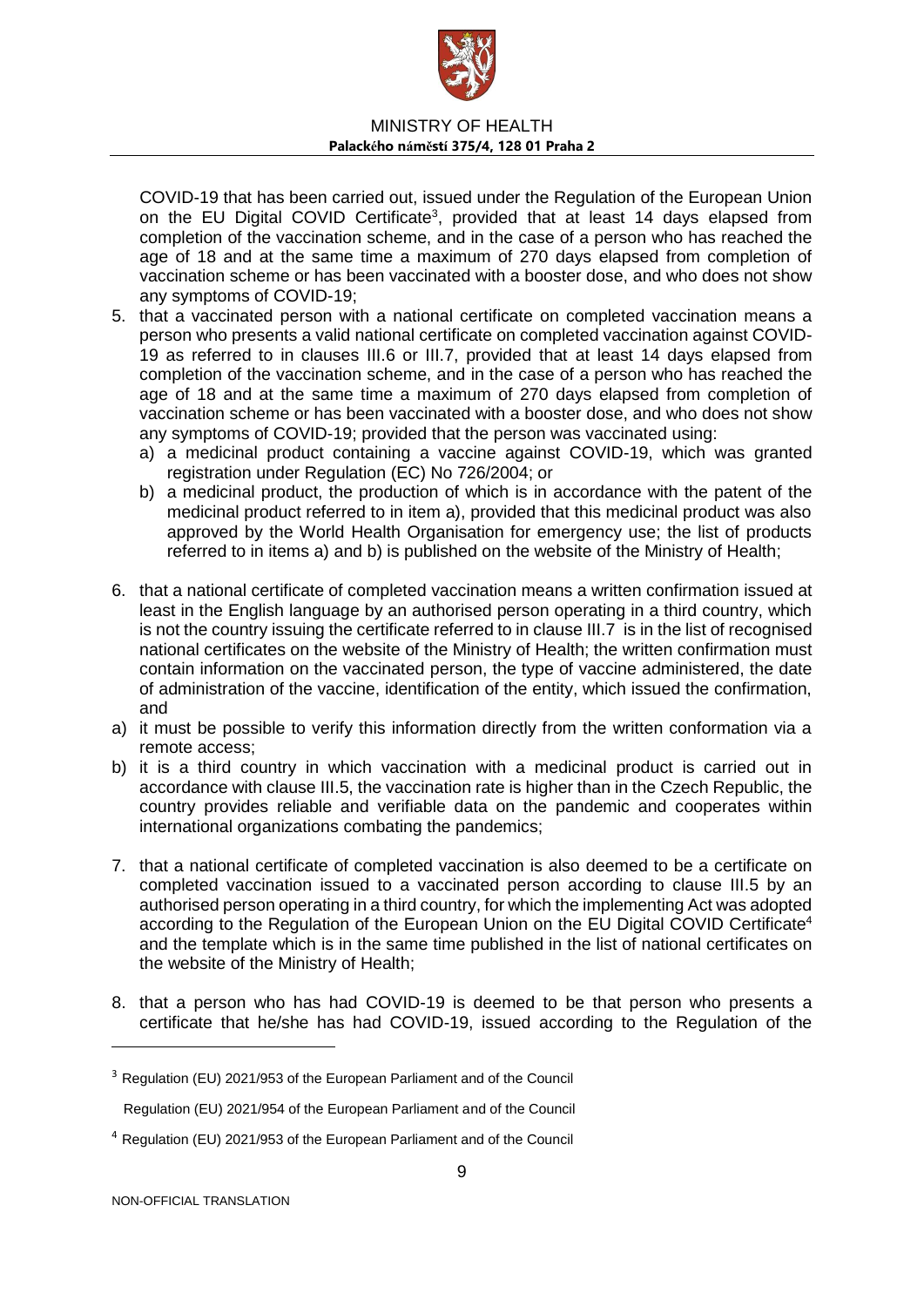

European Union on the Digital COVID Certificate<sup>5</sup> or by an authorised entity operating in a third country, for which the implementing Act was adopted under the Regulation of the European Union on the EU Digital COVID Certificate $6$ , and at least 11 days but no more than 180 days elapsed from the first positive result of an RT-PCR test for detection of the presence of the SARS-CoV-2 virus; if the certificate has been issued by a third country, it must be in the same time published in the list of national certificates on the website of the Ministry of Health, which is identical to the list according to clause III.7;

- 9. that a person who has had COVID-19 is also deemed to be a holder of a diplomatic note, issued by the Ministry of Foreign Affairs; such holders can be citizens of the Czech Republic and their co-travelling family members with an issued temporary residence permit for the territory of the Czech Republic, citizens of the European Union with an issued certificate of temporary residence in the territory of the Czech Republic or foreign nationals with a permanent residence permit for the territory of the Czech Republic issued by the Czech Republic, certifying a documented completed isolation due to COVID-19 in the country of departure before their entry into the territory of the Czech Republic; a diplomatic note is not usually issued earlier than 14 days after the first positive result of an RT-PCR test for detection of the presence of the SARS-CoV-2 virus and it cannot be used for purposes of the applications referred to in clause I.15 and for purposes of an entry referred to in clause II.1;
- 10. that necessary travel means restriction of free movement to the absolutely necessary minimum, with the exception of:
	- a) travels absolutely necessary to procure the basic necessities of life and to ensure care of children;
	- b) travels absolutely necessary to procure items to take care of animals, to use the necessary financial and postal services, to refuel;
	- c) urgent or otherwise necessary travels to a provider of healthcare services;
	- d) travels to social services facility;
	- e) travels to take care of urgent official matters;
	- f) funerals;
- 11. that a citizen of a third country is a foreign national, except for a citizen of the European Union and a foreign national within the meaning of Section 1(3) of Act No. 326/1999 Coll., on the Residence of Foreign Nationals in the Territory of the Czech Republic and on changes to certain Acts, as amended;
- 12. that for the purposes of this Protective Measure, Member States of the European Union are deemed to include, in addition to the Member States of the European, the Principality of Andorra, the Republic of Iceland, the Principality of Liechtenstein, the Principality of Monaco, the Kingdom of Norway, the Republic of San Marino, the Swiss Confederation and the Vatican City State; all other countries are deemed to be third countries;

-

<sup>5</sup> Regulation (EU) 2021/953 of the European Parliament and of the Council

Regulation (EU) 2021/954 of the European Parliament and of the Council

<sup>&</sup>lt;sup>6</sup> Regulation (EU) 2021/953 of the European Parliament and of the Council